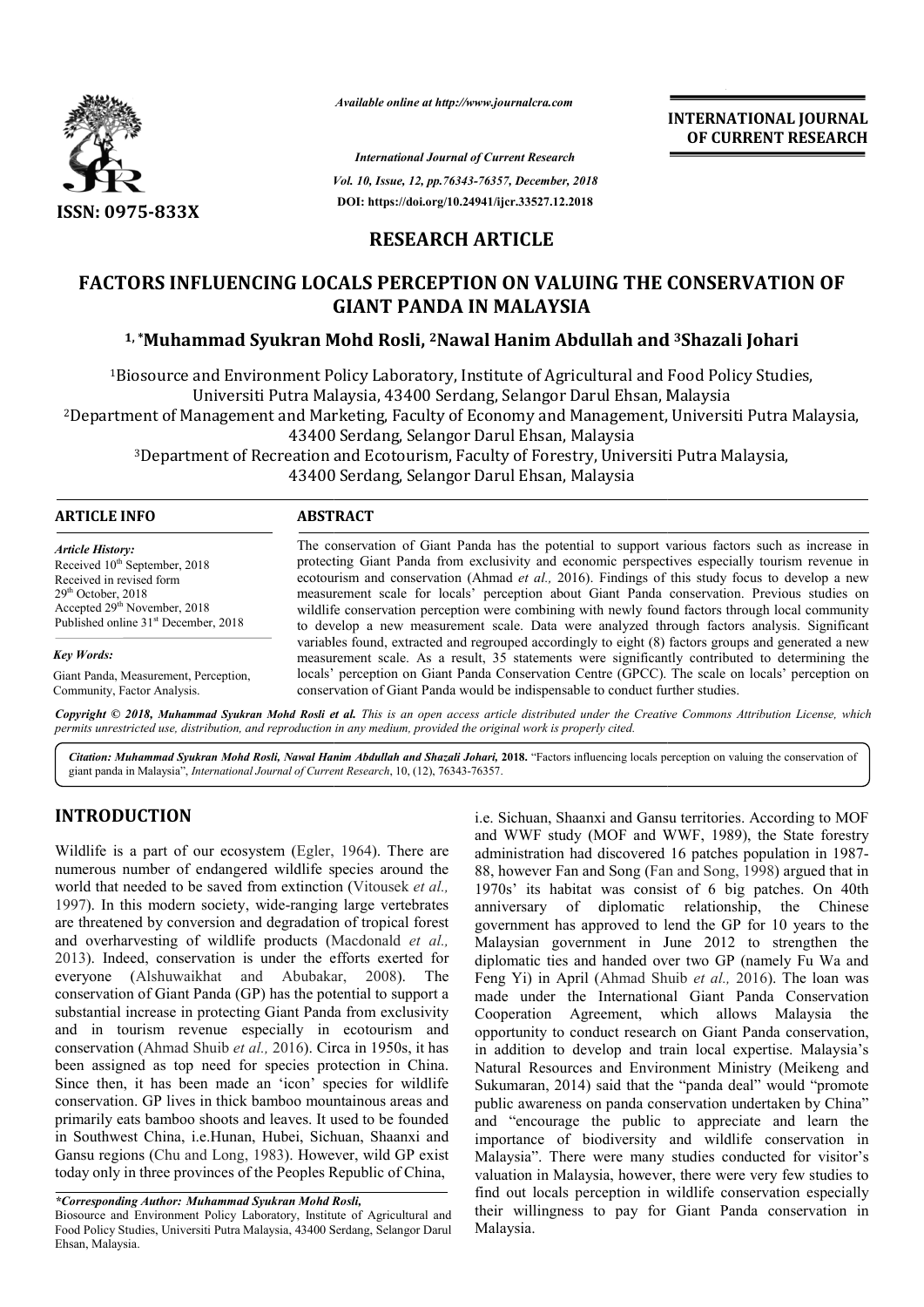**Local's perception towards conservation of Giant Panda:**  Perceptions of wildlife conservation contain a variety of factors. Based on previous studies, the major factors affecting local community perceptions are policies implemented by the government and follow-up, actions taken by non-governmental organizations towards the issues, economic factors, and awareness-raising factors on the wildlife conservation. Wildlife Conservation is the practice of protecting wild plant and animal species and their natural surroundings (De Groot *et al.,*  2002). The goal of wildlife conservation is to ensure that nature will be around for future generations to enjoy and also to recognize the importance of wildlife and wilderness for humans and another species. Many countries have government agencies dedicated to wildlife conservation, which help to implement policies designed to protect wildlife. Numerous independent, non-profit organizations (NGOs) also promote various wildlife conservation causes. The strength and weakness links between locals, natural resources, biodiversity and tourism implicates other links as well (Williams, 2004). Many countries have government agencies dedicated to wildlife conservation, which help to implement policies designed to protect wildlife for future generations to enjoy and also to recognize the importance of wildlife and wilderness for humans and another species. Moreover, a study by Shima Karimi (Karimi, 2008) emphasised that an interference of government and private investment must be taken into consideration for future ecotourism in Isfahan. Ecotourism is one of the fastest expanding tourism markets. Generally, ecotourism means an involvement of travels to some places of natural history in respective undeveloped areas where activities are upheld and unbiased distribution of welfare to the local (Ziffer, 1989). In economic perspectives, ecotourism may lead as a tool for wildlife conservation (Ross and Wall, 1999). Economic value is an outline of the benefit offered by a good or service to an economic agent. Additionally, economic value is also one of many possible ways to define and measure value (Carson, 2000). The study conducted by Francis Okello (Okello, 2004) identify the following problems; the locals should have access the awareness, contribution and sensitized issues on ecotourism in which they will supports the idea of conservation of wildlife. Chandana Rao (Rao, 2013) studied on the tangible and intangible values of coast redwood forests as conservation as well as the management policies of California State Parks. As a result, there was a disparity in management policies and their implementation and improvements in tourist education were required. Those findings were useful not only for ecotourism, but also for conservation and community involvement. Meanwhile, Stone and Wall (Stone and Wall, 2004) has conducted a study on community development in Hainan, China. Although Hainan is endowed with the wealth of natural resources, it is one of China's most economically backward provinces. Therefore, this research is to enhance the capacity of ecotourism to generate benefits for both the local communities and destinations (the protected area), and thus contribute to the sustainable development of the region generally. As a result, Hainan is only at an early stage of ecotourism development. Hainan has not contributed revenues towards conversation efforts (dated 2002). Recommendations have been forwarded to enhance the ecotourism and thus to generate benefits throughout Hainan.

**Research Question and Objectives:** Based on the literature above, it can be concluded that, there are limited studies in focusing the measurement scales and factors which influence the perception of the local communities towards Giant Panda conservation. To fulfill this literature gap, this study will investigate and measure the local in vicinity. The present study attempts to determine the factors that influence the locals' willingness to pay towards conservation of giant panda. This research has two specific objectives:

- To examine the determinants of preferences with regard to locals' benefits
- To develop a measurement scale that captures local's perception on Giant Panda conservation.

### **MATERIALS AND METHODS**

Stratified random sampling was used for this study. this sampling technique includes a procedure of stratification or segregation followed by irregular determination of subjects from every stratum (Sekaran and Bougie, 2016). The study was conducted at the vicinity of Zoo Negara, Malaysia which in the vicinity of 3 municipal council jurisdictions (Figure 1, 2 and 3). There are namely Ampang Jaya Municipal Council, Kuala Lumpur City Hall and Selayang City Council. According to Table 1, the estimated population oflocalsliving around the vicinity of Zoo Negara is around 2, 696, 230. Therefore, based on (Ryan, 1995) formula for sample size with 90% confidence level, 250 questionnaires was distributed amongst the respondents. The questions given to the respondents were using Likert Scale. The perceptions are measured in a 4 point Likert scale running from strongly disagrees to strongly agree. The items in the factors are combinations of compatible questions from previous study and newly develop questions.

### **RESULTS AND DISCUSSION**

**Demographic Profiles:** 250 sets of questionnaire randomly distributed to the locals; where the response rate was 95%. Majority i.e. 149 (59.6%) respondents were males and 101(40.4%) were females. In terms of age, the range of 25 to 34 years old was classified as the major class i.e. 87 (34.8%), followed by age class "under 25 years 74 (29.6%) while the age class of "55 years and above" was recorded as the lowest age class in the study area (Table 2). Majority of the respondents i.e. 102 (70%) were educated up to tertiary level (STPM/Diploma) followed by 56 (22.4%) up to SPM level. However, 18 (7.2%) were highly educated i.e. Master and PhD. From the findings of the study, it seems to be that highly educated people are willing to expose their children for more environmental education and claimed that Zoo Negara is helpful to educate the people in environmental and conservation issues. Mean while on occupation ratio, the highest percentage were the respondents who pursue their career by being self-employed 66 (26.4%), followed by occupation in government sector 62 (24.8%), and the lowest percentage are respondents who were unemployed 1 (0.4%). Approximately 115 (46.0%) from the entire sample earn RM3000 and below, followed by RM4001-RM5000 (Table-2).

**Factor Analysis:** Factor analysis was done to develop the scale for the locals' perception on conservation of Giant Panda. Items were reconstructed based on the accurate groupings (factors). Before running factor analysis, the Kaisere-Meyere-Olkin (KMO) and Bartlett's Tests were conducted to verify the suitability of the data collected (Zhang and Lei, 2012). Other than that, the Bartlett's Test of Sphericity must be significant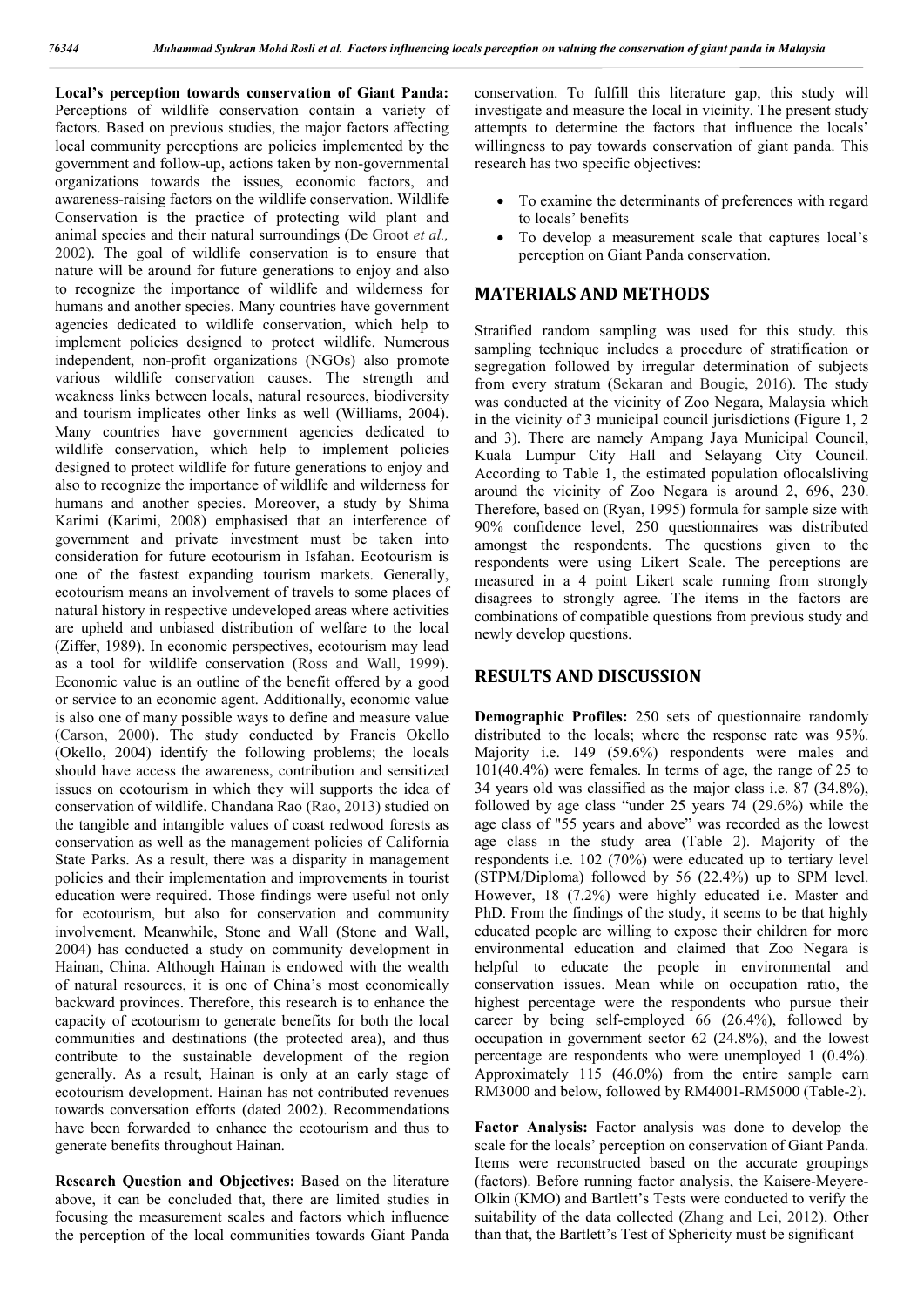

**Figure 1. Selayang municipal city council (gombak district)**



Map data ©2018 Google 2 km

**Figure 2. Ampang jaya municipal city council (ampang jaya district)**



**Figure 3. Kuala Lumpur City Hall (Kuala Lumpur City)**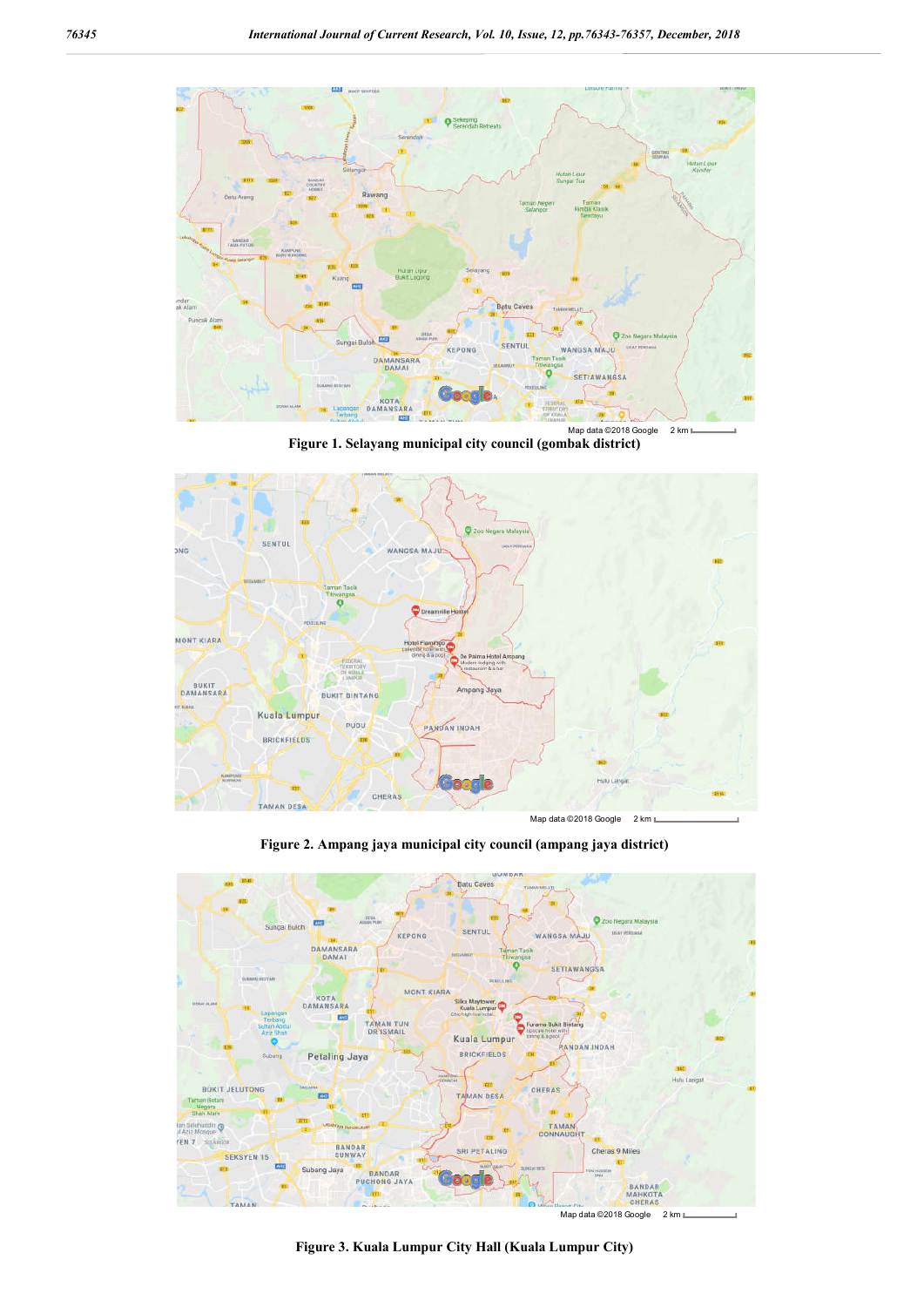(p<.05) to accept the factor analysis and KMO value should be more than .60 as a condition for consideration to produce a good factor analysis (Tabachnick and Fidell, 2001). From the test have been conducted, the result shows that the significance level is .000. Meanwhile, KMO value for this study is .826 can be considered sufficient to carry out the factor analysis. 30 variables were assigned accordingly to 8 components and then named as specific factors (giant panda value orientation, attitude towards wildlife conservation, giant panda appeal, government interventions, wildlife conservation participation, assessing the impact of a wildlife education program, giant panda as ecotourism product, and giant panda as ecotourism product).details of these components and variables are presented in rotated component matrix (Table 3).

**Table 1. Total Estimation of Locals in The Vicinity of Zoo Negara**

| <b>Municipalities</b> | <b>Total Residents</b> |
|-----------------------|------------------------|
| <b>Ampang Jaya</b>    | 406, 084               |
| Selavang              | 530, 146               |
| Kuala Lumpur          | 1,760,000              |
| <b>Total Locals</b>   | 2, 696, 230            |

Source: Government of Selangor Gazette and DBKL Budget.

**Table 2. Sociodemographic Characteristics of Respondents**

| Variables              | Items                     | Frequency       | Percentage $(\% )$ |
|------------------------|---------------------------|-----------------|--------------------|
| Gender                 | Male                      | 149             | 59.6               |
|                        | Female                    | 101             | 40.4               |
| Age                    | Under 25                  | 74              | 29.6               |
|                        | $25 - 34$                 | 87              | 34.8               |
|                        | $35 - 44$                 | 50              | 20.0               |
|                        | $45 - 54$                 | 29              | 11.6               |
|                        | More than 55              | 10              | 4.0                |
| <b>Education Level</b> | <b>Informal Education</b> | 6               | 2.4                |
|                        | Primary School            | 13              | 5.2                |
|                        | <b>SPM</b>                | 56              | 22.4               |
|                        | STPM/Diploma              | 102             | 40.8               |
|                        | <b>Bachelor Degree</b>    | 55              | 22.0               |
|                        | Master Degree             | 8               | 3.2                |
|                        | PhD                       | 10              | 4.0                |
| Occupation             | Student                   | $\overline{52}$ | 20.8               |
|                        | Government Sector         | 62              | 24.8               |
|                        | Private Sector            | 49              | 19.6               |
|                        | Self-employed             | 66              | 26.4               |
|                        | Retired                   | 5               | 2.0                |
|                        | Housewife                 | 15              | 6.0                |
|                        | Unemployed                | 1               | 0.4                |
| Monthly Income         | Under RM 3000             | 115             | 46.0               |
|                        | RM3001 to RM4000          | 18              | 7.2                |
|                        | RM4001 to RM5000          | 54              | 21.6               |
|                        | RM5001 to RM6000          | 46              | 18.4               |
|                        | RM6001 to RM7000          | 8               | 3.2                |
|                        | RM7001 and above          | 9               | 3.6                |

#### **Factor 1. Giant Panda Value Orientation**

- I will conduct interventions to prevent extinction of Giant Panda. (.700)
- I want to save Giant Panda from extinction. (.812)
- I believe implementing GPCC for conservation of Giant Panda is far for future generation. (.667)
- I believe implementing wildlife conservation is a commitment to society. (.637)
- I conserve wildlife out of my sense of responsibility to protect the environment. (.742)
- Wildlife conservation behaviour is a virtue. (.807)
- I would feel guilty if I didn't conserved wildlife properly. (.789)

The variables either directly or indirectly are related to the Giant Panda Value Orientation, initiated by GPCC. Giant Panda arrived in Malaysia circa 2014. Giant Panda is only available in Republic of China and few national zoos worldwide. Their presence makes the community want to know more about Giant Panda and wildlife conservation. The conservation of Giant Panda (GP) has the potential to support a substantial increase in protecting Giant Panda from exclusivity. Thus, this factor is titled as Giant Panda Value Orientation.

#### **Factor 2. Awareness towards Wildlife Conservation**

- I am too busy to become involved in Wildlife conservation. (.653)
- Zoo Negara is the place to increase the level of awareness about the life of endangered animal. (.750)
- The purpose of ecotourism activity in the establishment of GPCC is directly affecting my community daily lives in the future. (.835)
- The ultimate goal of GPCC is to generate employment opportunities for my communities. (.843)
- The establishment of GPCC at Zoo Negara will increase the income of my community. (.831)
- My family expect me to engage in Wildlife conservation behaviour. (.839)
- My friends expect me to engage in Wildlife conservation behavior. (.843)
- My community expects me to engage in Wildlife conservation behavior. (.861)
- The people that are the most important in my life would approve of me helping with Wildlife conservation. (.848)
- I am aware about the conservation establishment of Giant Panda. (.726)

Attitude towards Wildlife Conservation is entitled for factor 2 because all variables are directly related to the attitude of the local community towards wildlife conservation and engagement. On the other hand, since zoological parks are mostly found in towns, the wildlife are forced to be incarcerated and dependent on humans for survival. Zoological parks are useful in protecting wildlife from danger, and increasing their number through breeding. Besides, zoos are also important for research and education purposes and creating wildlife conservation awareness to the public.

#### **Factor 3. Giant Panda Appeal**

- Giant Panda Conservation Centre (GPCC) was produced as a strategy to conserve Giant Panda. (.794)
- GPCC is the initiatives that can attract my interest to know Giant Panda. (.691)
- Zoo Negara is the initiatives that preserve the conserve animals in their natural habitat. (.729)
- Wildlife is a part of ecotourism. (.676)
- The establishment of GPCC will promote Zoo Negara as the ecotourism attraction. (.643)

Giant Panda Appeal is the suitable title for this factor because Giant Panda is an ecotourism product in Zoo Negara. Besides that, habitat of Giant Panda is fractured which is threatened by habitat fragmentation and disturbance caused by highway and dam developments, plantation forestry, and tourism (Zheng *et al.,* 2012).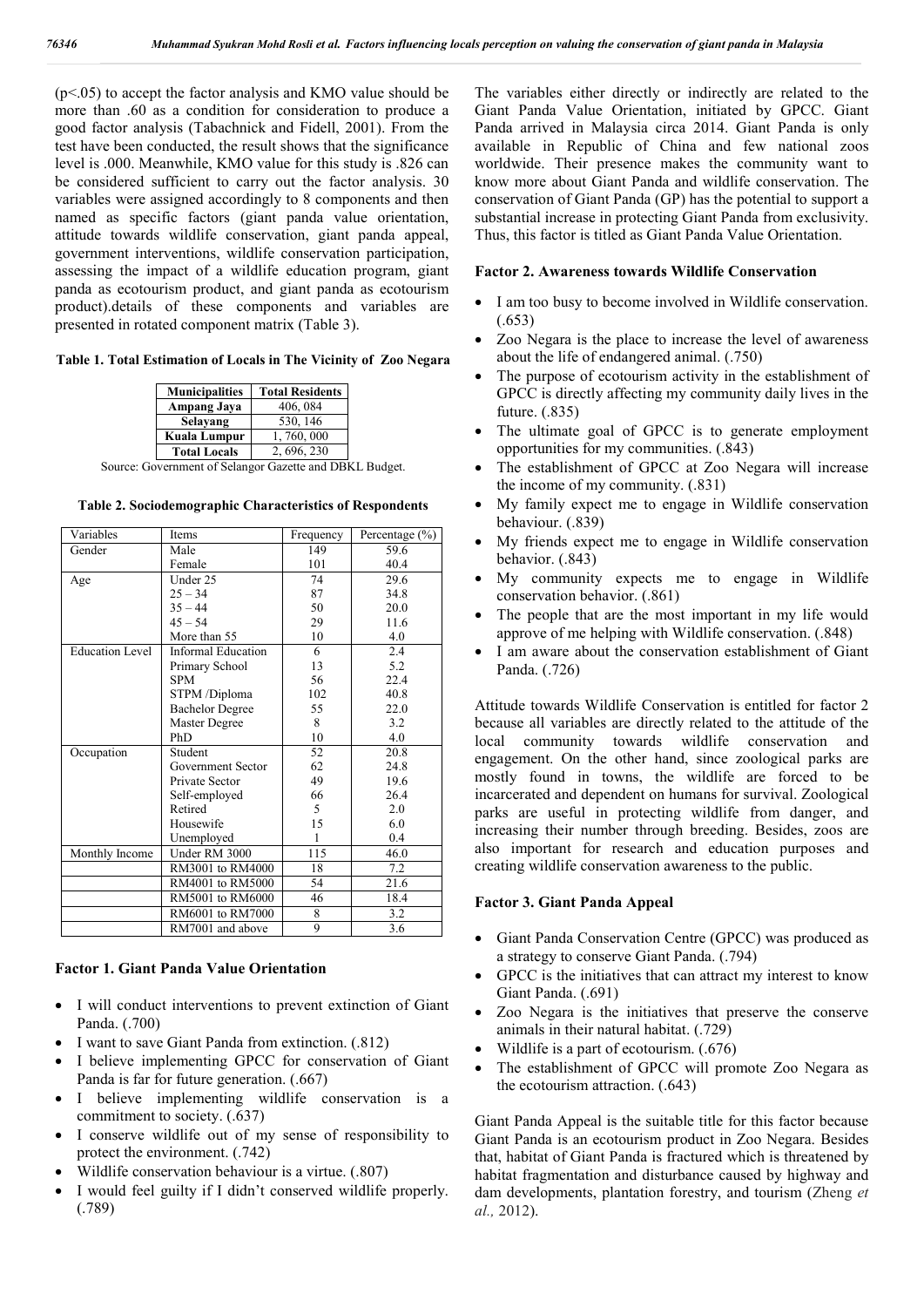#### **Table 3. Rotated Component Matrix**

| <b>Rotated Component Matrix<sup>a</sup></b>                                                         | Component    |              |      |      |      |      |      |      |
|-----------------------------------------------------------------------------------------------------|--------------|--------------|------|------|------|------|------|------|
|                                                                                                     | $\mathbf{1}$ | $\mathbf{2}$ | 3    | 4    | 5    | 6    | 7    | 8    |
| I will conduct interventions to prevent extinction of Giant Panda.                                  | .700         |              |      |      |      |      |      |      |
| I want to save Giant Panda from extinction.                                                         | .812         |              |      |      |      |      |      |      |
| I believe implementing GPCC for conservation of Giant Panda is far for future generation.           | .667         |              |      |      |      |      |      |      |
| I believe implementing wildlife conservation is a commitment to society.                            | .637         |              |      |      |      |      |      |      |
| I conserve wildlife out of my sense of responsibility to protect the environment.                   | .741         |              |      |      |      |      |      |      |
| Wildlife conservation behavior is a virtue.                                                         | .807         |              |      |      |      |      |      |      |
| I would feel guilty if I didn't conserved wildlife properly.                                        | .789         |              |      |      |      |      |      |      |
| I am too busy to become involved in Wildlife conservation.                                          |              | .653         |      |      |      |      |      |      |
| Zoo Negara is the place to increase the level of awareness about the life of endangered animal.     |              | .750         |      |      |      |      |      |      |
| The purpose of ecotourism activity in the establishment of GPCC is directly affecting my community  |              | .835         |      |      |      |      |      |      |
| daily lives in the future.                                                                          |              |              |      |      |      |      |      |      |
| The ultimate goal of GPCC is to generate employment opportunities for my communities.               |              | .843         |      |      |      |      |      |      |
| The establishment of GPCC at Zoo Negara will increase the income of my community.                   |              | .831         |      |      |      |      |      |      |
| My family expect me to engage in Wildlife conservation behavior.                                    |              | .839         |      |      |      |      |      |      |
| My friends expect me to engage in Wildlife conservation behavior.                                   |              | .843         |      |      |      |      |      |      |
| My community expects me to engage in Wildlife conservation behavior.                                |              | .861         |      |      |      |      |      |      |
| The people that are the most important in my life would approve of me helping with Wildlife         |              | .848         |      |      |      |      |      |      |
| conservation.                                                                                       |              |              |      |      |      |      |      |      |
| I am aware about the conservation establishment of Giant Panda.                                     |              | .726         |      |      |      |      |      |      |
| Giant Panda Conservation Center (GPCC) was produced as a strategy to conserve Giant Panda.          |              |              | .794 |      |      |      |      |      |
| GPCC is the initiatives that can attract my interest to know Giant Panda.                           |              |              | .691 |      |      |      |      |      |
| Zoo Negara is the initiatives that preserve the conserve animals in their natural habitat.          |              |              | .729 |      |      |      |      |      |
| Wildlife is a part of ecotourism.                                                                   |              |              | .676 |      |      |      |      |      |
| The establishment of GPCC will promote Zoo Negara as the ecotourism attraction.                     |              |              | .643 |      |      |      |      |      |
| I believe that the efforts of GPCC establishment will help in conserve Giant Panda species.         |              |              |      | .718 |      |      |      |      |
| In my opinion, government doing a right thing by bringing Giant Panda to Malaysia.                  |              |              |      | .646 |      |      |      |      |
| The success of GPCC can only be achieved through strong local community involvement.                |              |              |      | .759 |      |      |      |      |
| I should support the effort of government by developing GPCC in order to conserve Giant Panda.      |              |              |      | .781 |      |      |      |      |
| Wildlife conservation at Zoo Negara area is a primary means to reduce endangered species.           |              |              |      |      | .859 |      |      |      |
| Giant Panda conservation establishment requires the participation of local communities in order to  |              |              |      |      | .763 |      |      |      |
| conserve Giant Panda species.                                                                       |              |              |      |      |      |      |      |      |
| I have my time to attend any conservation consultant program by governance for Giant Panda.         |              |              |      |      | .679 |      |      |      |
| Protection of Giant Panda in the GPCC area is to generate income for local communities through eco- |              |              |      |      |      | .723 |      |      |
| tourism activities in this area.                                                                    |              |              |      |      |      |      |      |      |
| The establishment of GPCCC at Zoo Negara will enhancement of my community livelihoods.              |              |              |      |      |      | .760 |      |      |
| I will conduct interventions to prevent wildlife damage.                                            |              |              |      |      |      |      | .606 |      |
| There are organizations who are already involved in Wildlife conservation that could help me        |              |              |      |      |      |      | .662 |      |
| participate in it if I wanted to.                                                                   |              |              |      |      |      |      |      |      |
| Purchasing entrance ticket to GPCC will help to support ecotourism growth in Malaysia.              |              |              |      |      |      |      |      | .705 |
| Giant Panda presence will attract more local and foreign tourists.                                  |              |              |      |      |      |      |      | .633 |
| Extraction method: Principal Component Analysis.                                                    |              |              |      |      |      |      |      |      |
| Rotation Method: Varimax with Kaiser Normalization.                                                 |              |              |      |      |      |      |      |      |
| Rotation converged in 21 iterations.                                                                |              |              |      |      |      |      |      |      |
| Eigen value $> 1$                                                                                   |              |              |      |      |      |      |      |      |
| Factor loading $> 0.6$                                                                              |              |              |      |      |      |      |      |      |

% of cumulative variance = 77.974

In some situation, ecotourism can help to conserve a fragile biodiversity and increase awareness of environmental issues (Rao, 2013), which in this case is wildlife animal.

#### **Factor 4. Government Interventions**

- I believe that the efforts of GPCC establishment will help in conserve Giant Panda species. (.718)
- In my opinion, government doing a right thing by bringing Giant Panda to Malaysia. (.646)
- The success of GPCC can only be achieved through strong local community involvement. (.759)
- I should support the effort of government by developing GPCC in order to conserve Giant Panda. (.781)

Our nation has participated in many conventions to show support towards national agenda and worldwide conservation.

Natural and environmental resources provide a complex set of values to individuals and benefits to society. All variables in this factor measure the Government Interventions in GPCC at Zoo Negara. In Malaysia, the government is very much committed to the concept of sustainability, which highly relates to wildlife conservation.

#### **Factor 5 and Factor 6. Wildlife Conservation and Participation**

- Wildlife conservation at Zoo Negara area is a primary means to reduce endangered species. (.859)
- Giant Panda conservation establishment requires the participation of local communities in order to conserve Giant Panda species. (.763)
- I have my time to attend any conservation consultant program by governance for Giant Panda. (.679)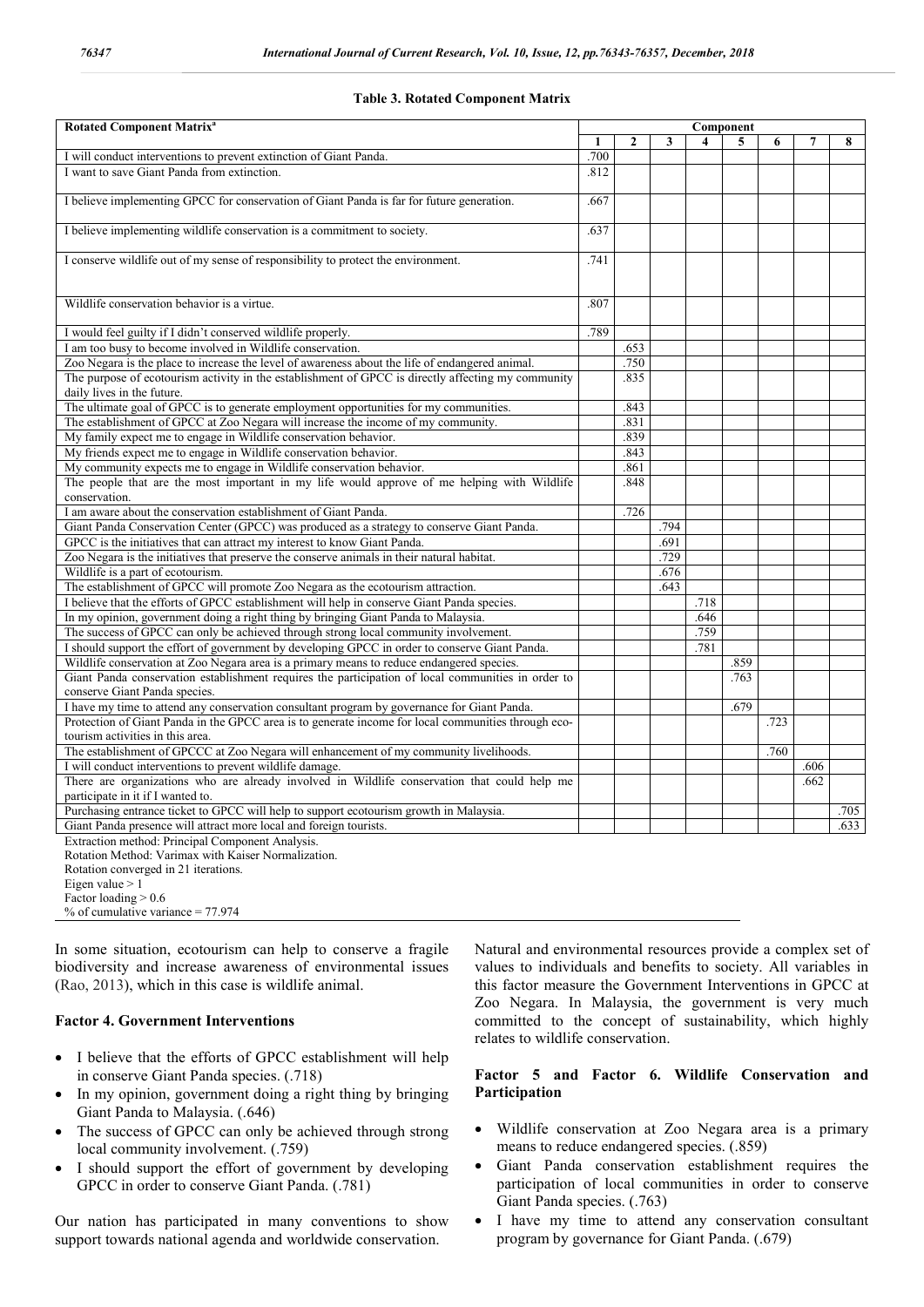- Protection of Giant Panda in the GPCC area is to generate income for local communities through eco-tourism activities in this area. (.723)
- The establishment of GPCC at Zoo Negara will enhancement of my community livelihoods. (.760)

Factor 5 and factor 6 are combined and entitled as Wildlife Conservation and Participation which receive the involvement by local community. Giant Panda may be the modern day white elephant not quite sacred, yet a powerful emblem of the modern Chinese nation and persuasive social qualities identified with protection and creature welfare. The commitment to keep these uncommon, consecrated, and asset requesting life shapes fit as a fiddle, in order to respect the relationship connoted by the elephant blessing, caused substantial and once in a while ruinous expenses (Buckingham *et al.,* 2013).

### **Factor 7. Assessing the impact of awildlife education program**

- I will conduct interventions to prevent wildlife damage. (.606)
- There are organizations who are already involved in Wildlife conservation that could help me participate in it if I wanted to. (.662)

This factor is named as the Community Involvement on Wildlife Education Program, because both of these variables are directly related to the local community intervention. The idea to train the locals in the field of artificial breeding, genetics and such is a good start since most wildlife animals are currently in endangered level and need to be conserve from its extinction.

#### **Factor 8. Giant Panda as Ecotourism Product**

- Purchasing entrance ticket to GPCC will help to support ecotourism growth in Malaysia. (.705)
- Giant Panda presence will attract more local and foreign tourists. (.633)

Factor 8 is entitled as Giant Panda as Ecotourism Product due its benefit in bringing in more tourists. Moreover, GPCC also help to contribute in the economic growth in ecotourism sector. Thus, GP is not only a the diplomatic symbol between Malaysia and China, but also as a part of awareness for its conservation towards this endangered species and considered as ecotourism product (Ahmad Shuib *et al.,* 2016).

### **DISCUSSION AND CONCLUSION**

The initial motivation of this research was to identify factor that influencing the willingness to pay of locals for the conservation of giant panda. When the problems were identified, it is understood that the scale to measure the perception of locals about conservation of giant panda in Malaysia was not available. Then, a factor analysis was used to develop a new scale. From this finding, 8 factors that influence the locals' perception on conservation of Giant Panda and it presented a scale to measure the locals' perception. The development of this new scale consists of factors from the existing literature together with newly developed factors.

The discovery of awareness towards conservation would be valuable for the further investigation in general perception on conservation of animal. But, these factors are not found in literature because most of the literature focuses on the value of wildlife orientation in the zoo. On the other hand, the factors like Giant Panda Value Orientation, Attitude towards Wildlife Conservation, Giant Panda Appeal, Government Interventions, Wildlife Conservation Participation, Assessing The Impact Of A Wildlife Education Program, Giant Panda as Ecotourism Product, and Giant Panda as Ecotourism Product was directly influence the visitors' toward GPCC. The result shows that GPCC success to makes locals learning and caring about giant panda. Locals tent to know more about giant panda and care more about giant panda since GPCC was established. The availability of information in GPCC is easily accessible and presented in interesting manners makes this factors success to educate the community about conservation. This can influence people willing to pay for the conservation of giant panda and show the opportunities to donate money for the conservation that allow people to express care for giant panda.

**Acknowledgement:** This study is funded by the Research Management Centre, Universiti Putra Malaysia and MyBrain15. This study is assisted by Zoo Negara, Malaysia and Bioresource and Environment Policy Laboratory, IKDPM, Universiti Putra Malaysia.

### **REFERENCES**

- Ahmad Shuib, Sridar Ramachandran, Syamsul Herman M Afandi, Zaiton Samdin, Siow May Ling and Shazali Johari (2016). Factors Influencing Willingness to Pay for Conservation. Conference Paper. ResearchGate, Universiti Putra Malaysia.
- Alshuwaikhat, H. M. and Abubakar, I. 2008. An integrated approach to achieving campus sustainability: assessment of the current campus environmental management practices. *Journal of cleaner production*, *16*(16), 1777-1785.
- Buckingham, K. C., David, J. N. W. and Jepson, P. 2013. Environmental reviews and case studies: diplomats and refugees: panda diplomacy, soft "cuddly" power, and the new trajectory in panda conservation. *Environmental Practice*, *15*(3), 262-270.
- Carson, R. T. 2000. Contingent valuation: a user's guide.
- Chu, C. and Long, Z. 1983. Vicissitudes of the giant panda [Chinese wildlife, endangered species]. *Actazoologicasinica*.
- De Groot, R. S., Wilson, M. A. and Boumans, R. M. 2002. A typology for the classification, description and valuation of ecosystem functions, goods and services. *Ecological economics*, *41*(3), 393-408.
- Egler, F. E. 1964. Pesticides—in our ecosystem. *American Scientist*, *52*(1), 110-136.
- Fan, Z., Song, Y. 1998. Habitat corridors for the giant pandas. In:Jiang, Z., Han, X., Ma, K. (Eds.), Conservation Biology. Zhejiang Science and Technology Press, Hangzhou, pp. 206– 211. (in Chinese with English abstract).
- Government of Selangor Gazette 2016. *Rancangan Tempatan Majlis Perbandaran Selayang*. Jilid 41: Selangor.
- Karimi, S. (2008). Ecotourism development in Isfahan: challenges and opportunities.
- Macdonald, D. W., Boitani, L., Dinerstein, E., Fritz, H. and Wrangham, R. (2013). Conserving large mammals. *Key Topics in Conservation Biology 2*, 277-312.
- Meikeng, Y. and Sukumaran, T. 2014. Feng Yi given the cold shoulder. The Star. Retrieved from https://www.thestar. com.my/news/nation/2014/05/24/feng-yi-given-the-coldshoulder-fu-wa-shows-no-sign-of-interest-in-female-pandasmating-calls/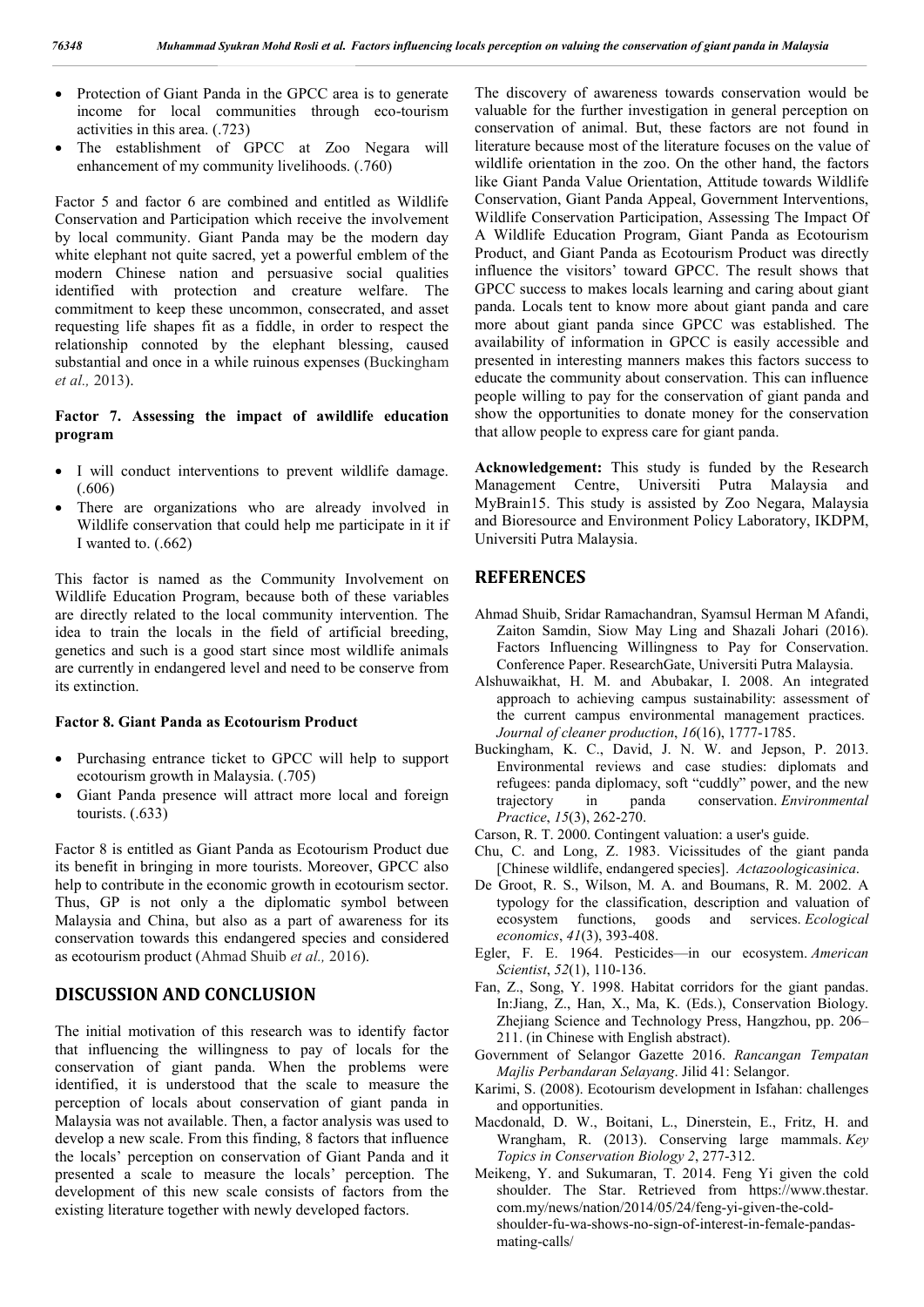MOF and WWF. 1989. *A Comprehensive Survey Report on China's Giant Panda and Its Habitat*. China Alliance Press, Hong Kong, China.

- Okello, F. 2004. Ecotourism in Uganda A Case Study of the Mgahinga National Park. rapport nr.: Masters Thesis, 2003.
- Rao, C. 2013. *Ecotourism as a tool for conservation of coast redwoods in Santa Cruz, California*. San Jose State University.
- Ross, S. and Wall, G. 1999. Ecotourism: towards congruence between theory and practice. *Tourism management*, *20*(1), 123-132.
- Ryan, C. 1995. *Researching tourist satisfaction: issues, concepts, problems*. Routledge.
- Sekaran, U. and Bougie, R. 2016. Research methods for business: A skill building approach. John Wiley & Sons.
- Stone, M. and Wall, G. 2004. Ecotourism and community development: case studies from Hainan, China. Environmental management, 33(1), 12-24.

.

- Tabachnick, B. G. and Fidell, L. S. 2001. Principal components and factor analysis. Using multivariate statistics, 4, 582-633. Vitousek, P. M., Mooney, H. A., Lubchenco, J. and Melillo, J. M.
- 1997. Human domination of Earth's ecosystems. *Science*, *277*(5325), 494-499.
- Williams, S. (Ed.). 2004. Tourism: New directions and alternative tourism (Vol. 4). Taylor & Francis.
- Zhang, H. and Lei, S. L. 2012. A structural model of residents' intention to participate in ecotourism: The case of a wetland community. *Tourism Management*, *33*(4), 916-925.
- Zheng, W., Xu, Y., Liao, L., Yang, X., Gu, X., Shang, T. and Ran, J. 2012. Effect of the Wenchuan earthquake on habitat use patterns of the giant panda in the Minshan Mountains, southwestern China. *Biological conservation*, *145*(1), 241- 245.
- Ziffer, K. A. 1989. Ecotourism: The uneasy alliance (No. 1). Conservation International.

### **APPENDICES**

#### **QUESTIONNAIRE**



**INSTITUTE OF AGRICULTURAL AND FOOD POLICY STUDIES UNIVERSITI PUTRA MALAYSIA IN COOPERATION WITH ZOO NEGARA, PERHILITAN & WWF - MALAYSIA**

**STUDY ON THE VALUATION OF BENEFITS FOR GIANT PANDA CONSERVATION BY LOCAL COMMUNITY IN THE PROXIMITY OF ZOO NEGARA MALAYSIA**

### *KAJIAN MENGENAI PENILAIAN MANFAAT UNTUK PEMULIHARAAN GIANT PANDA OLEH MASYARAKAT TEMPATAN BERDEKATAN DARI ZOO NEGARA MALAYSIA*

| <b>Enumerator</b> | ٠<br>$\blacksquare$ | Weekend               |
|-------------------|---------------------|-----------------------|
| <b>Date</b>       | $\blacksquare$      | Weekdays              |
| <b>Start Time</b> | ٠<br>$\blacksquare$ | <b>Public Holiday</b> |
| <b>End Time</b>   | ÷                   |                       |

| <b>MAKLUMAT RESPONDEN</b> |  |  |  |
|---------------------------|--|--|--|
| <b>RESPONDENT ID</b>      |  |  |  |
| <b>RESIDENTIAL AREA</b>   |  |  |  |
| <b>MOBILE NO.</b>         |  |  |  |

This study is conducted by a postgraduate student specializing in Natural Resource Policy from Institute of Agricultural and Food Policy Studies, Universiti Putra Malaysia. **The information provided to complete this study are kept confidential and will be used only for study purpose. Thank you for your cooperation.**

*Kajian soal selidik ini dijalankan oleh pelajar pascasiswazah dalam pengkhususan Dasar Sumber Asli dari Institut Kajian Dasar Pertanian dan Makanan, Universiti Putra Malaysia. Maklumat yang diberikan adalah sulit dan hanya akan digunakan untuk tujuan penyelidikan sahaja. Terima kasih atas kerjasama anda.*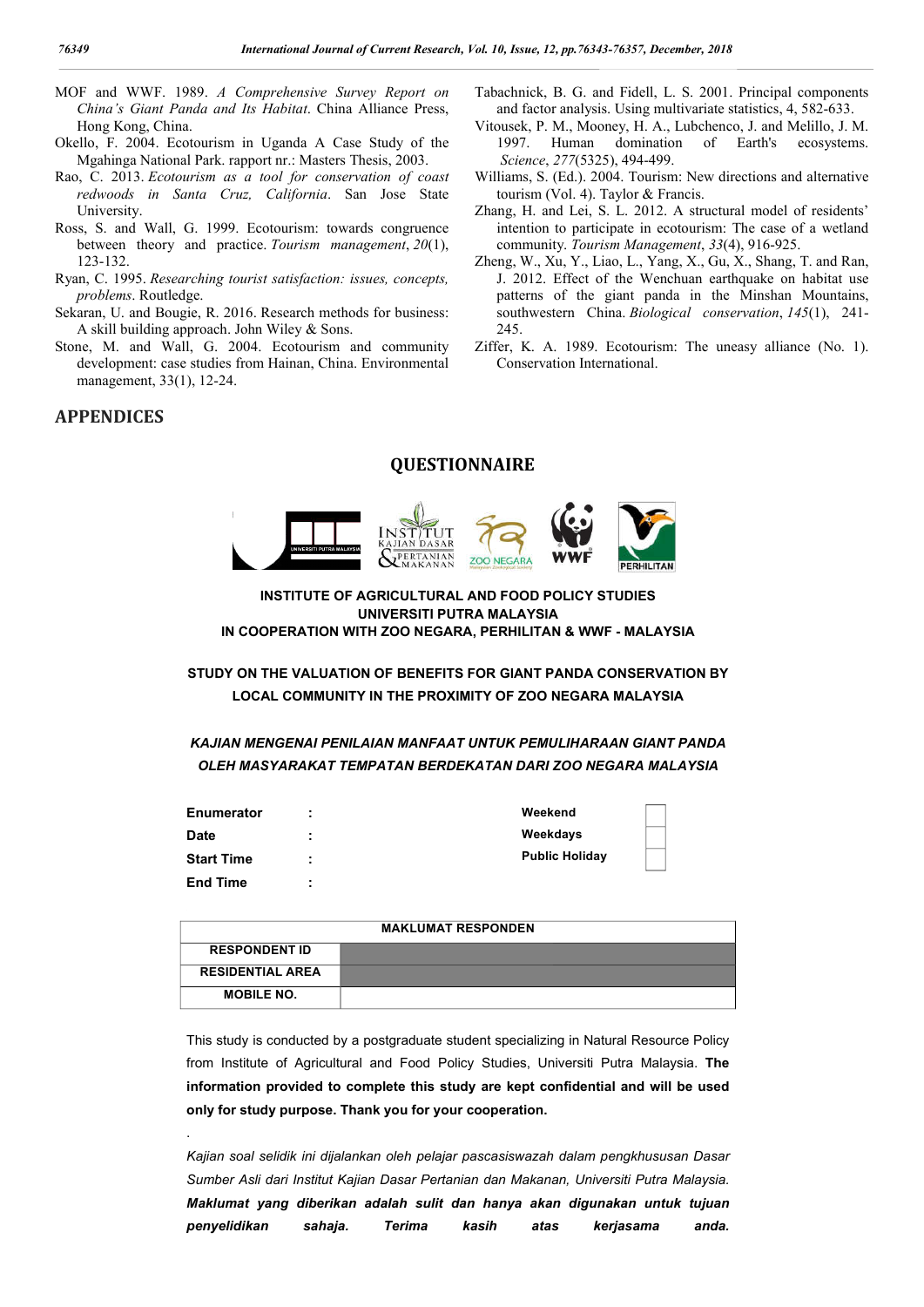| <b>SECTION A (BAHAGIAN A)</b><br>SOCIO-DEMOGRAPHIC PROFILE   CIRI-CIRI SOSIO-DEMOGRAFIK                                                                                                                                                                                                                                                                                                           | <b>RESPONDENT ID:</b>                                                                                                                                                                                                                                                                                                                                                                                                                                      |
|---------------------------------------------------------------------------------------------------------------------------------------------------------------------------------------------------------------------------------------------------------------------------------------------------------------------------------------------------------------------------------------------------|------------------------------------------------------------------------------------------------------------------------------------------------------------------------------------------------------------------------------------------------------------------------------------------------------------------------------------------------------------------------------------------------------------------------------------------------------------|
| Please secify your residance location / Sila nyatakan lokasi kediaman anda<br>1.<br>1. Residential area / Taman/Kampung<br>2. Town / Nama pekan/bandar                                                                                                                                                                                                                                            | <u> 1989 - Johann John Stone, mars eta biztanleria (</u>                                                                                                                                                                                                                                                                                                                                                                                                   |
| 3. Postcode / Poskod                                                                                                                                                                                                                                                                                                                                                                              | <u> 1989 - Johann Barn, mars ann an t-Amhain an t-Amhain an t-Amhain an t-Amhain an t-Amhain an t-Amhain an t-Amh</u>                                                                                                                                                                                                                                                                                                                                      |
| 4. State / Negeri                                                                                                                                                                                                                                                                                                                                                                                 |                                                                                                                                                                                                                                                                                                                                                                                                                                                            |
| 2.<br>This municipal is managing your<br>residential area / Majlis Pembandaran/Dewan<br>Bandaraya<br>berikut menguruskan<br>kawasan<br>perumahan anda<br>Ampang Jaya Municipal City Council /<br>Majlis Perbandaran Ampang Jaya<br><b>Selayang Municipal City Council / Majlis</b><br>Perbandaran Selayang<br>Kuala Lumpur City Hall / Dewan Bandaraya<br>Kuala Lumpur<br>Gender / Jantina:<br>3. | Bachelor Degree / Ijazah Sarjana Muda<br>Master Degree / Ijazah Sarjana<br>Doctor of Philosophy / PhD<br>Others, Specify / Lain-Lain, Nyatakan:<br>8.<br>Marital status / Status perkahwinan<br>Single / Bujang<br><b>Married / Berkahwin</b><br><b>Separated / Berpisah</b>                                                                                                                                                                               |
| Male / Lelaki<br>Female / Perempuan                                                                                                                                                                                                                                                                                                                                                               | Number of dependents? / Bilangan<br>9.                                                                                                                                                                                                                                                                                                                                                                                                                     |
| Age / Umur: ______ years old / tahun.<br>4.<br>5.<br>Religous / Agama<br>Islam / Islam<br>Christian / Kristian<br><b>Buddhist / Buddha</b><br>Others, Specify / Lain-lain, nyatakan :<br>Race / Bangsa<br>6.                                                                                                                                                                                      | tanggungan? ______ people / orang<br>Average monthly household income (If<br>10.<br>you are students, please state the allowance<br>you receive for each month. Example: PTPTN,<br>scholarship, pocket money and etc)? / Purata<br>pendapatan isi rumah bulanan? (Sekiranya anda<br>adalah pelajar, sila nyatakan elaun yang anda<br>terima setiap bulan. Contoh: PTPTN, Biasiswa,<br>Wang Saku dll)<br>Below RM3000<br>RM3001 - RM4000<br>RM4001 - RM5000 |
| <b>Malay / Melayu</b>                                                                                                                                                                                                                                                                                                                                                                             | RM5001 - RM6000                                                                                                                                                                                                                                                                                                                                                                                                                                            |
| Chinese / Cina<br>Indian / India<br>Others, Specify / Lain-Lain, Nyatakan:                                                                                                                                                                                                                                                                                                                        | RM6001 - RM7000<br>RM7001 and above<br>11.<br><b>Occupation / Pekerjaan</b>                                                                                                                                                                                                                                                                                                                                                                                |
|                                                                                                                                                                                                                                                                                                                                                                                                   | <b>Student / Pelajar</b>                                                                                                                                                                                                                                                                                                                                                                                                                                   |
| <b>Education / Pendidikan</b><br>7.<br>Informal Education / Pendidikan<br>Tidak<br>Formal<br>Primary School / Sekolah Rendah<br>Malaysia Education Certificate /<br>Sijil<br>Pelajaran Malaysia<br>STPM/ Certificate/ Diploma / STPM/ Sijil/<br>Diploma                                                                                                                                           | Government Sector / Sektor Kerajaan<br><b>Private Sector / Sektor Swasta</b><br>Self-Employment / Bekerja Sendiri<br>Retired / Bersara<br><b>Housewife / Surirumah</b><br><b>Unemployed / Tidak Bekerja</b><br>Others, Specify / Lain-Lain, Nyatakan:                                                                                                                                                                                                      |

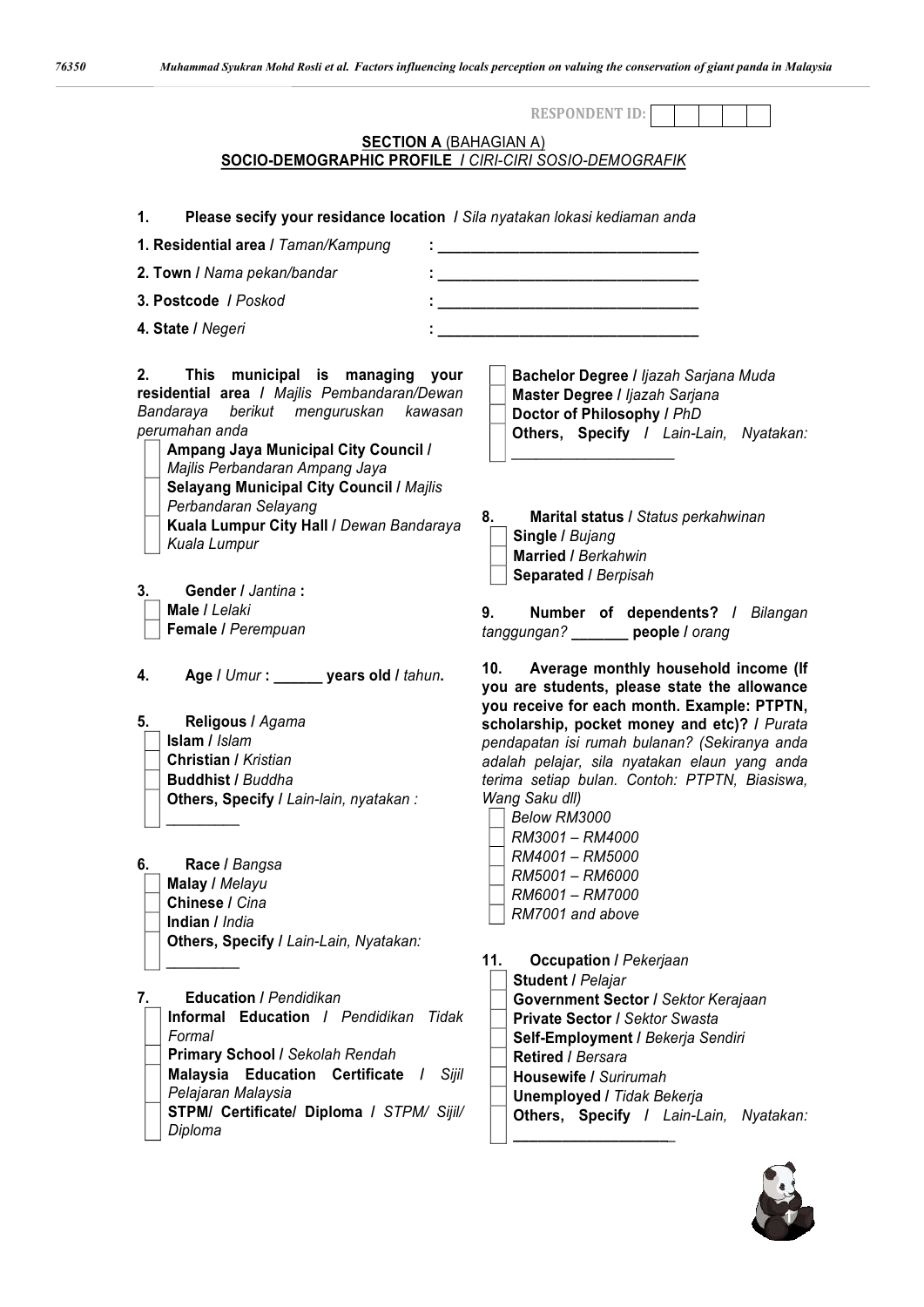| <b>RESPONDENT ID:</b> |  |  |  |
|-----------------------|--|--|--|
|-----------------------|--|--|--|

**12. Are your family members or you involved in NGO/tourism/conservationist sector? If answer** *YES,* **go to question no 13a /** *Adakah anda atau mana-mana ahli keluarga anda terlibat dengan aktiviti Badan Bukan Kerajaan/pelancongan/penyokong pemuliharaan?Sekiranya jawapan adalah YA, sila ke soalan 13a*

| Yes / Ya                 |
|--------------------------|
| <b>No</b> <i>  Tidak</i> |

**12a. If you involved in NGO/tourism/conservationist sector, you are? /** *Sekiranya terlibat dengan aktiviti Badan Bukan Kerajaan/pelancongan/penyokong pemuliharaan, anda ialah?*

**NGO/** *Badan Bukan Kerajaan* | **NGO's Name /** *Nama NGO:*

**Tourism /** *Pelancongan* | (**Owner** / *Pengusaha* **// Staff /** *Pekerja*) **Conservationist /** *Penyokong pemuliharaan* | **Activist Name /** *Nama Aktivis:*

**13. Is there any programme organized of any party to attract local community involved in tourism or conservation activity regarding Giant Panda?** *Adakah terdapat program yang dijalankan oleh pihak tertentu untuk menarik minat penduduk terlibat dengan aktiviti pelancongan atau pemuliharaan mengenai Giant Panda?*

**Yes** / *Ya*, **Specify** / *Nyatakan* : **No /** *Tidak*

**14. Did you encourage your children/ generation to get involved in tourism or conservation sector? /** *Adakah anda menggalakkan anak-anak / generasi anda seterusnya untuk terlibat dalam sektor pelancongan atau pemuliharaan?*

| Yes / Ya |            |
|----------|------------|
|          | No / Tidak |

**15. How do you define your lifestyle? /** *Bagaimanakah anda mendefinisikan gaya hidup anda?*

**Care for environment /** Membantu menjaga alam sekitar **Care for animal welfare /** Membantu menjaga kebajikan haiwan **Love to travel /** Suka melancong **Love to do recreational activities /** Suka melakukan aktiviti rekreasi **Religious /** *Melakukan aktiviti keagamaan* **Specify** / *Nyatakan* : \_\_\_\_\_\_\_\_\_\_\_\_\_\_\_\_\_\_\_\_\_\_\_\_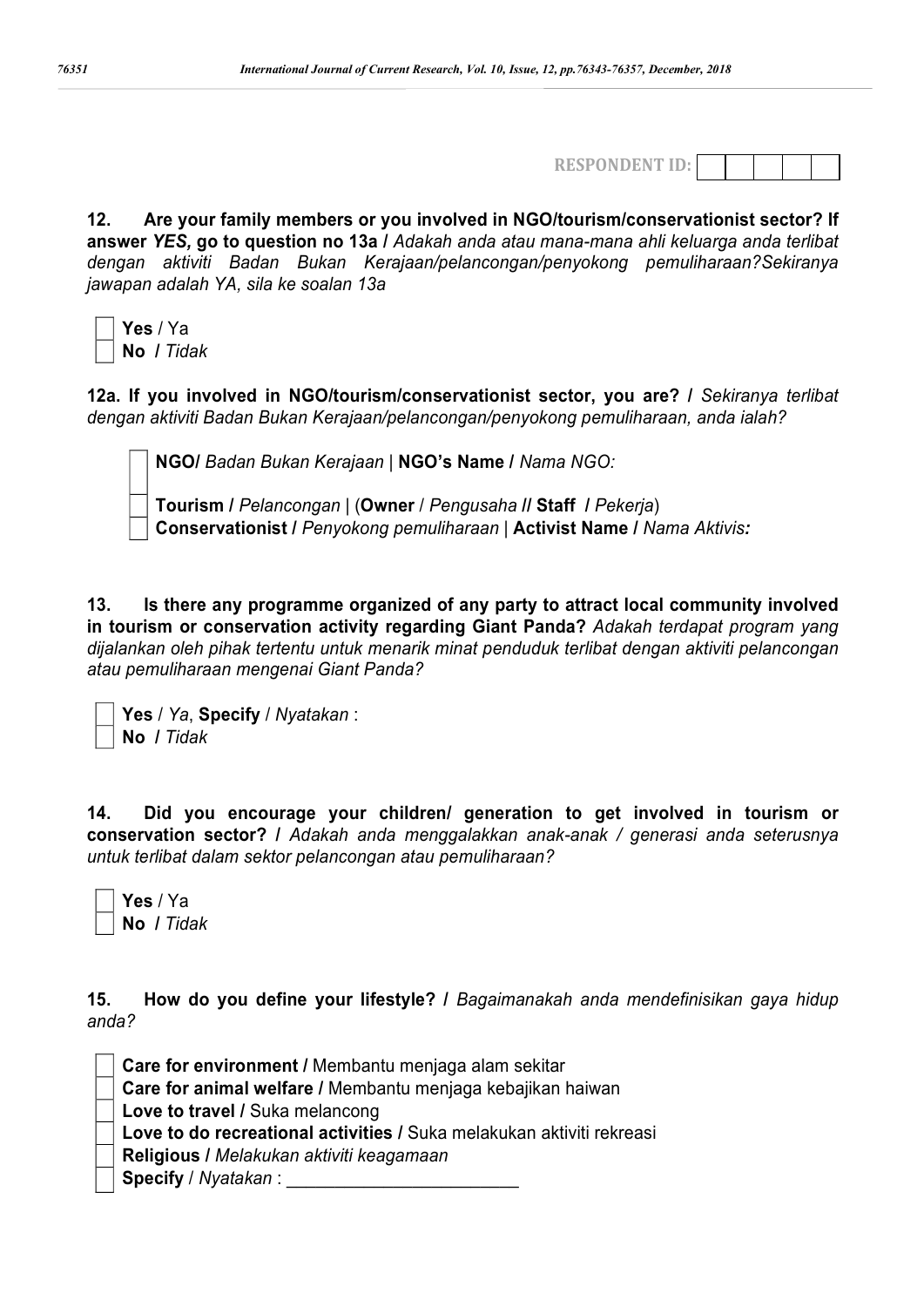### **RESPONDENT ID:**

| <b>SECTION B (BAHAGIAN B)</b>                                |  |
|--------------------------------------------------------------|--|
| <b>THEORY OF PLANNED BEHAVIOUR / TEORI GELAGAT TERANCANG</b> |  |

## **QUESTION 1 – 55 /** *SOALAN 1 - 55*

**Instruction** / *Arahan* **: Circle your answer based on the scale given** */ Bulatkan jawapan anda mengikut skala yang diberi.*

|                            |              |         |                         | DK            |
|----------------------------|--------------|---------|-------------------------|---------------|
| <b>Strongly Disagree /</b> | Disagree /   | Agree / | <b>Strongly Agree /</b> | Do Not Know / |
| Sangat Tidak Setuju        | Tidak Setuiu | Setuiu  | Sangat Setuju           | Tidak Tahu    |

### **WILDLIFE PROTECTION /** *PERLINDUNGAN HIDUPAN LIAR*

|                | <b>STATEMENT / PENYATAAN</b>                                                                                                                                                                                                                                     | <b>SCALE / SKALA</b> |                |   |                         |     |  |  |
|----------------|------------------------------------------------------------------------------------------------------------------------------------------------------------------------------------------------------------------------------------------------------------------|----------------------|----------------|---|-------------------------|-----|--|--|
| ş              |                                                                                                                                                                                                                                                                  | 1                    | 2              | 3 | 4                       | DK. |  |  |
| 1.             | I am aware about the conservation establishment of Giant Panda /<br>Saya sedar tentang pemuliharaan Giant Panda.                                                                                                                                                 | 1                    | $\overline{2}$ | 3 | 4                       | DK. |  |  |
| 2.             | Giant Panda Conservation Center (GPCC) was produced as a<br>strategy to conserve Giant Panda. / GPCC telah dihasilkan sebagai<br>satu strategi untuk memulihara spesies Giant Panda.                                                                             | $\mathbf 1$          | 2              | 3 | 4                       | DK. |  |  |
| $3_{-}$        | Zoo negara is the place to increase the level of awareness about<br>the life of endangered animal. / Zoo Negara adalah tempat untuk<br>meningkatkan tahap kesedaran saya terhadap kehidupan haiwan<br>terancam.                                                  | 1                    | 2              | 3 | $\overline{\mathbf{4}}$ | DK. |  |  |
| $\mathbf{4}$   | Wildlife conservation at Zoo Negara area is a primary means to<br>reduce endangered species. / Pemuliharaan sumber asli di kawasan<br>Zoo Negara adalah cara utama untuk mengurangkan spesies<br>terancam.                                                       | $\mathbf{1}$         | 2              | 3 | 4                       | DK. |  |  |
| 5.             | GPCC is the initiatives that can attract my interest to know Giant<br>Panda. / GPCC adalah inisiatif yang dapat menarik minat saya untuk<br>mengenali Giant Panda.                                                                                               | $\mathbf 1$          | 2              | 3 | 4                       | DK. |  |  |
| 6.             | Zoo Negara is the initiatives that preserve the conserve animals in<br>their natural habitat. / Zoo Negara adalah inisiatif yang memelihara<br>haiwan di dalam habitat semula jadi mereka.                                                                       | $\mathbf 1$          | $\overline{2}$ | 3 | 4                       | DK. |  |  |
| 7 <sub>1</sub> | Giant Panda conservation establishment requires the participation<br>of local communities in order to conserve Giant Panda species. /<br>Pemuliharaan Giant Panda memerlukan penyertaan masyarakat<br>tempatan dalam usaha untuk memulihara spesies Giant Panda. | 1                    | $\overline{2}$ | 3 | 4                       | DK. |  |  |

## **ECOTOURISM DEVELOPMENT /** *PEMBANGUNAN EKOPELANCONGAN*

| -8. | The establishment of GPCC at Zoo Negara significantly will<br>involve my community. / Penubuhan GPCC di Zoo Negara akan $ 1 2 3$<br>melibatkan masyarakat saya. |  |  | <b>DK</b> |
|-----|-----------------------------------------------------------------------------------------------------------------------------------------------------------------|--|--|-----------|
| 9.  | Wildlife is a part of ecotourism. / Haiwan liar adalah sebahagian dari  <br>ekopelancongan                                                                      |  |  |           |
|     |                                                                                                                                                                 |  |  |           |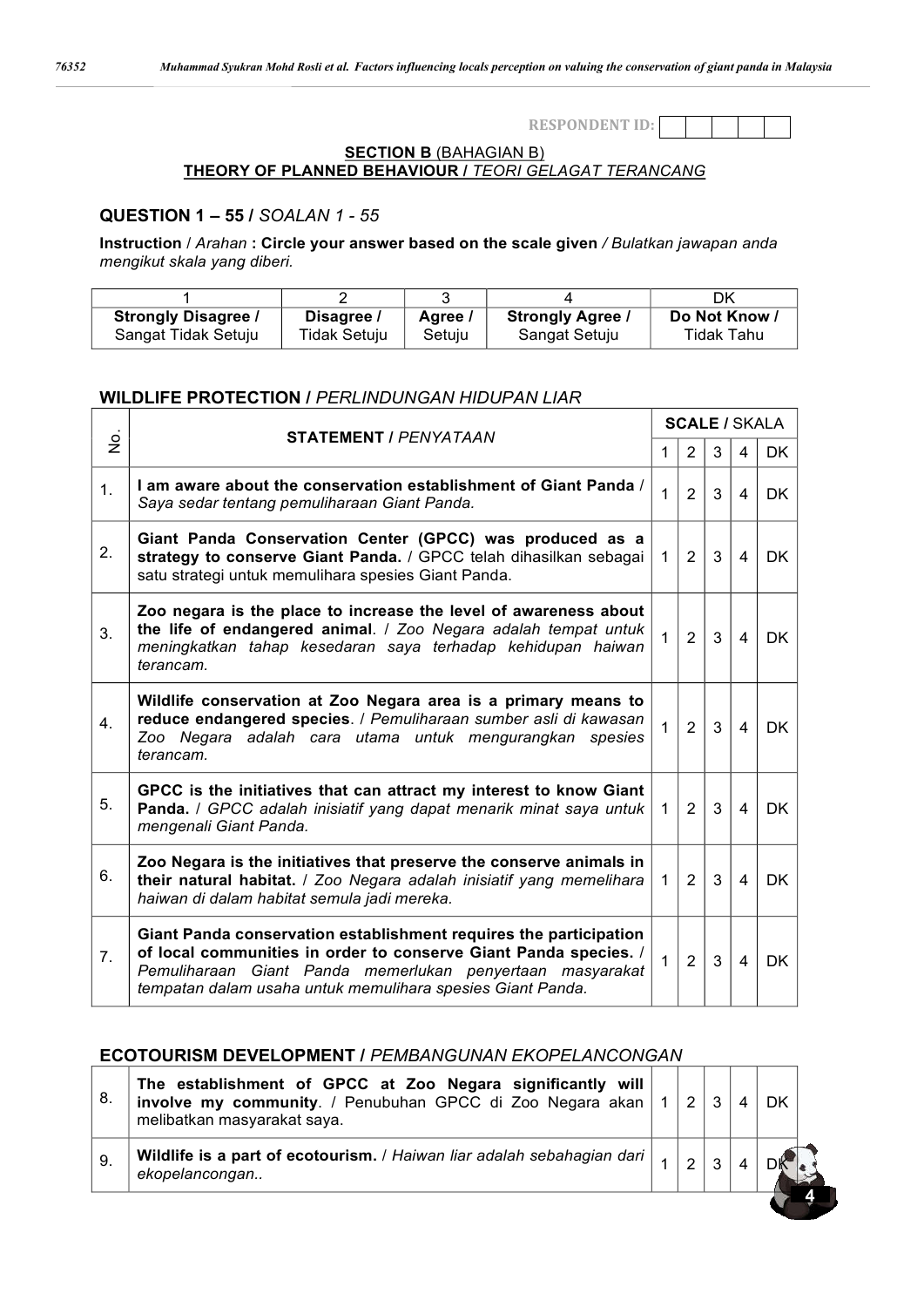|     | <b>RESPONDENT ID:</b>                                                                                                                                                               |                |   |    |
|-----|-------------------------------------------------------------------------------------------------------------------------------------------------------------------------------------|----------------|---|----|
| 10. | The establishment of GPCC will promote Zoo Negara as the<br>ecotourism attraction. / Penubuhan GPCC akan menggalakkan Zoo   1<br>Negara sebagai tarikan ekopelancongan.             | $\overline{2}$ | 3 | DΚ |
| 11. | Purchasing entrance ticket to GPCC will help to support<br>ecotourism growth in Malaysia. / Pembelian tiket masuk ke GPCC<br>akan menyokong pertumbuhan ekopelancongan di Malaysia. | $\overline{2}$ | 3 | DK |
| 12. | Giant Panda presence will attract more local and foreign tourists. /<br>Kehadiran Giant Panda akan menarik lebih ramai pelancong dalam dan<br>luar negara.                          | $\overline{2}$ | 3 | DК |
| 13. | GPCC entrance fee is reasonable. / Yuran masuk ke GPCC adalah<br>berpatutan.                                                                                                        | 2              | 3 | DK |

## **SOCIO-ECONOMIC DEVELOPMENT /** *PEMBANGUNAN EKONOMI SOSIAL*

| 14. | The purpose of ecotourism activity in the establishment of GPCC<br>is directly affecting my community daily lives in the future. /<br>Tujuan aktiviti ekopelancongan dalam penubuhan GPCC secara<br>langsung memberi kesan kepada kehidupan seharian masyarakat saya<br>pada masa akan datang.        | $\overline{1}$ | 2 <sup>1</sup> | $\overline{3}$ | $\overline{\mathcal{A}}$ | DK. |
|-----|-------------------------------------------------------------------------------------------------------------------------------------------------------------------------------------------------------------------------------------------------------------------------------------------------------|----------------|----------------|----------------|--------------------------|-----|
| 15. | Protection of Giant Panda in the GPCC area is to generate income<br>for local communities through eco-tourism activities in this area. /<br>Perlindungan Giant Panda di kawasan GPCC adalah untuk menjana<br>pendapatan bagi masyarakat setempat melalui aktiviti eko-<br>pelancongan di kawasan ini. | $\overline{1}$ | 2              | 3              | 4                        | DK. |
| 16. | The ultimate goal of GPCC is to generate employment<br>opportunities for my communities. / Matlamat utama GPCC adalah<br>untuk menjana peluang pekerjaan kepada masyarakat saya                                                                                                                       | $\overline{1}$ | 2              | 3              | 4                        | DK. |
| 17. | The establishment of GPCC at Zoo Negara will increase the<br>income of my community. / Penubuhan GPCC di Zoo Negara akan<br>meningkatkan pendapatan masyarakat saya                                                                                                                                   | $\overline{1}$ | $\mathcal{P}$  | 3              | 4                        | DK. |
| 18. | The establishment of GPCCC at Zoo Negara will enhancement of<br>my community livelihoods. / Penubuhan GPCC di Zoo Negara akan<br>meningkatkan mata pencarian masyarakat saya.                                                                                                                         | $\mathbf{1}$   | 2              | 3              | 4                        | DK. |

## **ATTITUDE /** *SIKAP*

| 19 | believe that the efforts of GPCC establishment will help in<br>conserve Giant Panda species. / Saya percaya bahawa usaha pembangunan GPCC akan membantu dalam pemuliharaan spesies<br>Giant Panda. |  |  |           |
|----|----------------------------------------------------------------------------------------------------------------------------------------------------------------------------------------------------|--|--|-----------|
| 20 | Giant Panda should be conserve for ecotourism purposes. / Giant $\vert A \vert_{\alpha}$<br>Panda patut dilindungi bagi tujuan eko pelancongan.                                                    |  |  | <b>DK</b> |

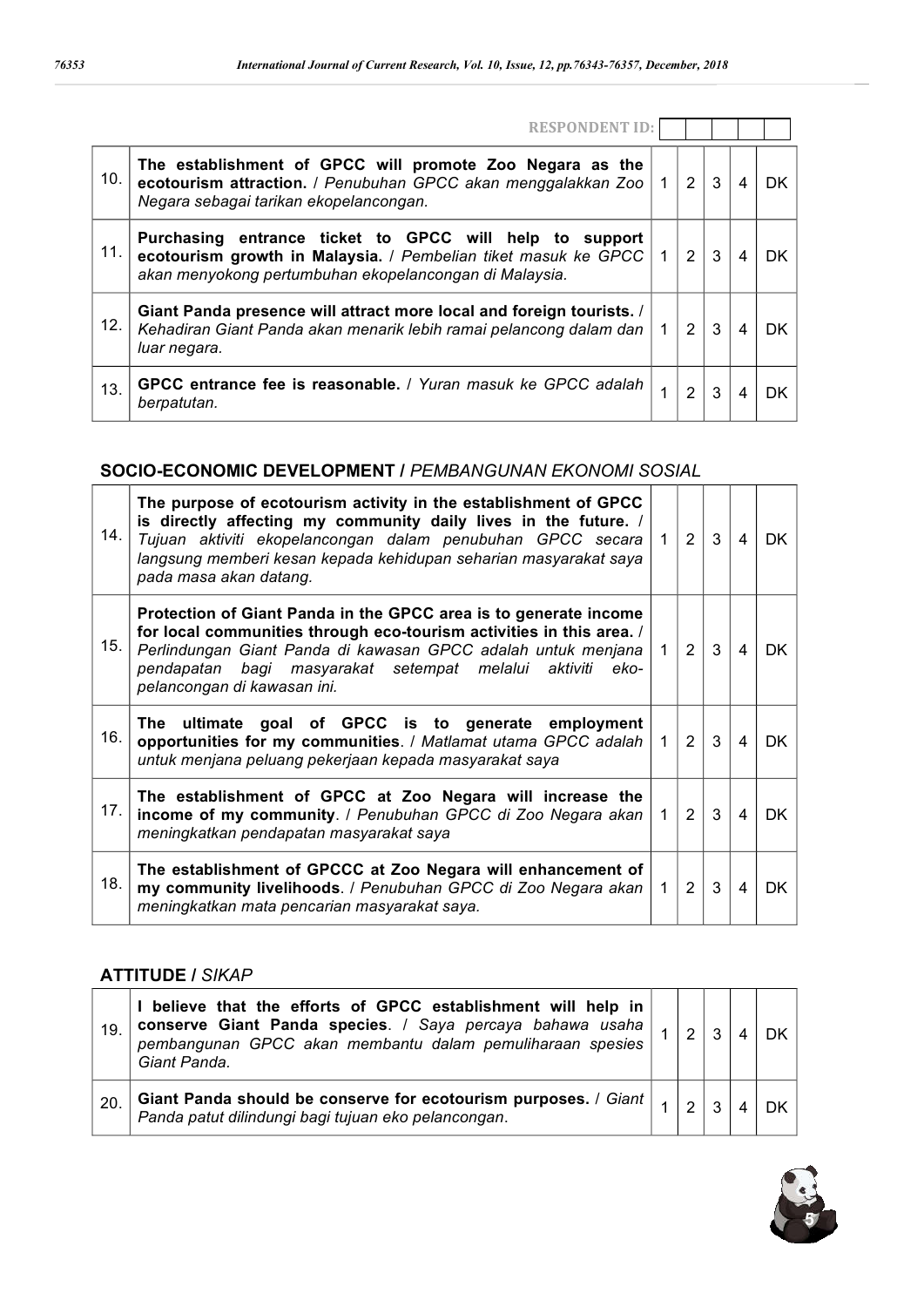|     | <b>RESPONDENT ID:</b>                                                                                                                                                                        |              |                |   |                          |           |
|-----|----------------------------------------------------------------------------------------------------------------------------------------------------------------------------------------------|--------------|----------------|---|--------------------------|-----------|
| 21. | In my opinion, government doing a right thing by bringing Giant<br>Panda to Malaysia. / Pada pendapat saya, kerajaan melakukan<br>perkara yang baik dengan membawa Giant Panda ke Malaysia.  | $\mathbf{1}$ | $\overline{2}$ | 3 | 4                        | <b>DK</b> |
| 22. | Conservation of Giant Panda is necessary for the use of future<br>generations. / Pemuliharaan Giant Panda adalah<br>penting untuk<br>kegunaan generasi akan datang.                          | $\mathbf{1}$ | $\overline{2}$ | 3 | $\overline{\mathcal{A}}$ | <b>DK</b> |
| 23. | The success of GPCC can only be achieved through strong local<br>community involvement. / Kejayaan GPCC hanya boleh dicapai<br>melalui penglibatan masyarakat tempatan yang kukuh.           | $\mathbf{1}$ | 2              | 3 | $\overline{4}$           | <b>DK</b> |
| 24. | I should support the effort of government by developing GPCC in<br>order to conserve Giant Panda. / Saya patut menyokong usaha<br>kerajaan atas penubuhan GPCC untuk memulihara Giant Panda. | $\mathbf 1$  | 2              | 3 | $\overline{4}$           | <b>DK</b> |
| 25. | My family expect me to engage in Wildlife conservation behaviour.<br>/ Keluarga saya mengharapkan saya untuk terlibat dalam pemuliharaan<br>hidupan liar.                                    | $\mathbf{1}$ | $\overline{2}$ | 3 | $\overline{\mathbf{A}}$  | <b>DK</b> |
| 26. | My friends expect me to engage in Wildlife<br>conservation<br>behaviour. Rakan-rakan saya mengharapkan saya untuk terlibat<br>dalam pemuliharaan haiwan terancam                             | $\mathbf 1$  | $\overline{2}$ | 3 | $\overline{\mathcal{A}}$ | <b>DK</b> |
| 27. | My community expects me to engage in Wildlife conservation<br>behaviour. / Komuniti saya mengharapkan saya untuk terlibat dalam<br>pemuliharaan hidupan liar.                                | $\mathbf{1}$ | $\overline{2}$ | 3 | 4                        | DK        |

## **SUBJECTIVE NORM & INTENTION /** *NORMA SUBJEKTIF & NIAT*

| 28. | The people that are the most important in my life would approve of<br>me helping with Wildlife conservation. I Orang yang penting dalam<br>hidup saya akan menerima saya untuk membantu memelihara sumber<br>alam semulajadi. | $\mathbf{1}$ | $\overline{2}$ | 3            | $\overline{4}$          | DK.       |
|-----|-------------------------------------------------------------------------------------------------------------------------------------------------------------------------------------------------------------------------------|--------------|----------------|--------------|-------------------------|-----------|
| 29. | People can rely on me to make a positive contribution in Wildlife<br>conservation for Giant Panda. I Orang ramai boleh bergantung pada<br>saya dalam memelihara sumber alam semulajadi untuk Giant Panda.                     | $\mathbf{1}$ | 2              | 3            | 4                       | DK.       |
| 30. | Most people who I admire engage in the protection and<br>conservation of Wildlife. / Kebanyakan orang yang saya kagumi<br>melibatkan diri dalam perlindungan dan pemuliharaan sumber hidupan<br>liar.                         |              | $\overline{2}$ | 3            | 4                       | DK.       |
| 31. | I would personally prepare to act on Wildlife conservation in Giant<br>Panda. I Secara peribadi, saya bersedia untuk bertindak untuk<br>pemuliharaan Giant Panda                                                              | $\mathbf{1}$ | $\overline{2}$ | 3            | $\overline{\mathbf{4}}$ | DK.       |
| 32. | I have my time to attend any conservation consultant programme<br>by governance for Giant Panda. / Saya mempunyai masa untuk<br>menghadiri mana-mana program perunding tadbir urus pemuliharaan<br>Giant Panda.               | 1            | $\overline{2}$ | $\mathbf{3}$ | $\overline{4}$          | DK.       |
| 33. | I will conduct interventions to prevent wildlife damage. I Saya akan<br>mengadakan intervensi untuk mencegah kerosakan terhadap hidupan<br>liar.                                                                              | $\mathbf{1}$ | $\overline{2}$ | 3            | $\overline{4}$          | <b>DK</b> |
|     |                                                                                                                                                                                                                               |              |                |              |                         |           |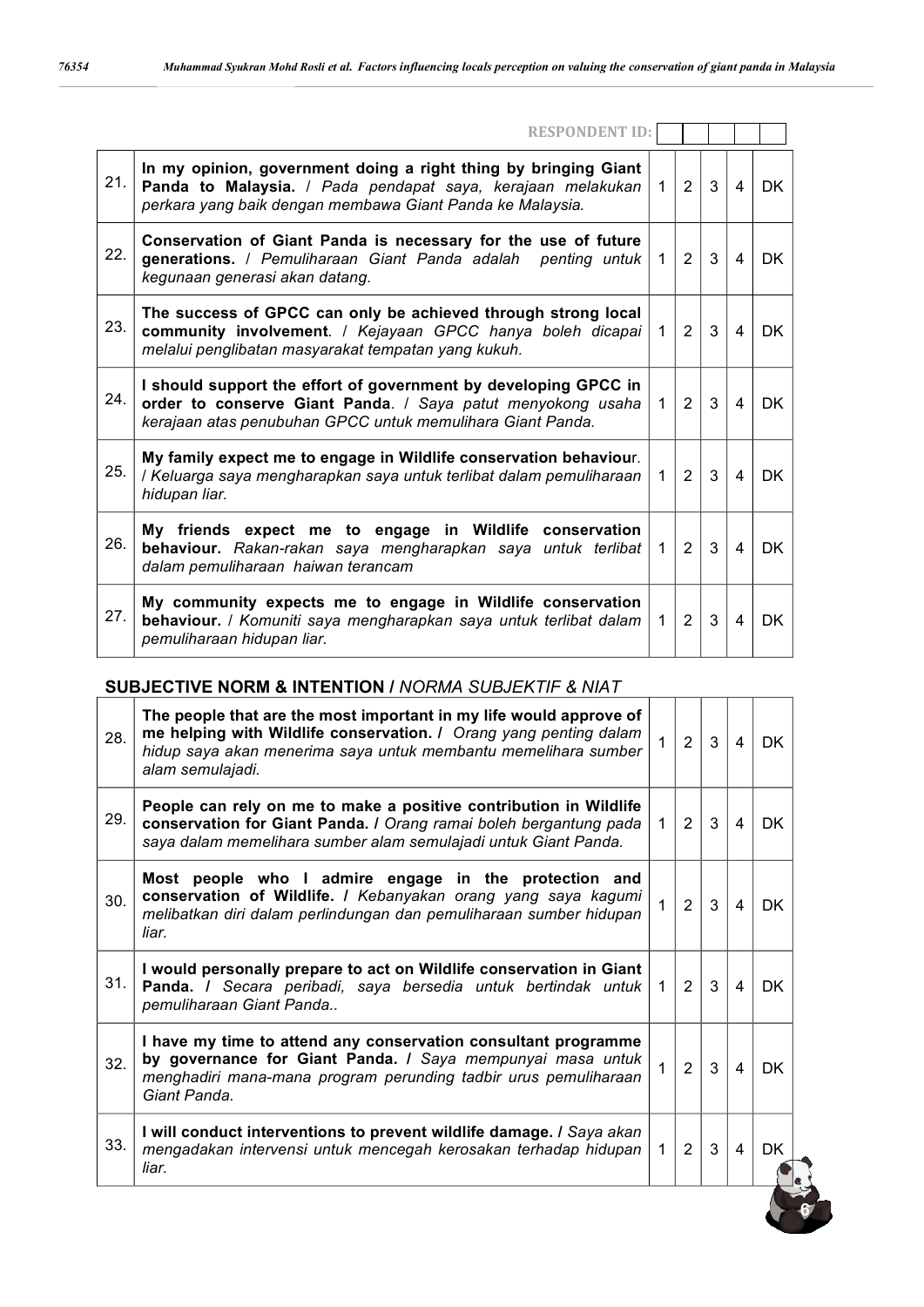|     | <b>RESPONDENT ID:</b>                                                                                                                                                                                                                                                                               |               |   |   |     |
|-----|-----------------------------------------------------------------------------------------------------------------------------------------------------------------------------------------------------------------------------------------------------------------------------------------------------|---------------|---|---|-----|
| 34. | There are organisations who are already involved in Wildlife<br>conservation that could help me participate in it if I wanted to. /<br>Terdapat organisasi yang sudah terlibat dalam pemuliharaan sumber<br>hidupan liar yang boleh membantu saya mengambil bahagian di<br>dalamnya jika saya mahu. | 2             | 3 | 4 | DK. |
| 35. | I am too busy to become involved in Wildlife conservation. /<br>Saya terlalu sibuk untuk terlibat dalam pemuliharaan sumber asli                                                                                                                                                                    | 2             | 3 | 4 | DK  |
| 36. | I need to gain more knowledge and skills before becoming<br>involved in wildlife conservation for Giant Panda. / Saya perlu<br>mendapatkan lebih banyak pengetahuan dan kemahiran sebelum<br>terlibat dalam pemuliharaan hidupan liari untuk spesies Giant Panda.                                   | $\mathcal{P}$ | 3 | 4 | DK  |
| 37. | I am glad to engage in the Wildlife conservation for Giant Panda. /<br>Saya gembira untuk melibatkan diri dalam pemuliharaan sumber<br>hidupan liar bagi spesies Giant Panda.                                                                                                                       | 2             | 3 | 4 | DK  |

# **INTENTION /** *NIAT*

| 38. | I am willing to support the conservation of Giant Panda in GPCC. /<br>Saya rela menyokong pemuliharaan Giant Panda di GPCC.                                                                              | 1            | $\overline{2}$ | 3 | 4 | <b>DK</b> |
|-----|----------------------------------------------------------------------------------------------------------------------------------------------------------------------------------------------------------|--------------|----------------|---|---|-----------|
| 39. | I will conduct interventions to prevent extinction of Giant Panda. /<br>Saya akan menjalankan intervensi untuk mencegah Giant Panda dari<br>kepupusan.                                                   | $\mathbf{1}$ | 2              | 3 | 4 | <b>DK</b> |
| 40. | want to save Giant Panda from extinction. I Saya ingin<br>menyelamatkan Giant Panda dari kepupusan.                                                                                                      | 1            | $\overline{2}$ | 3 | 4 | DK.       |
| 41. | I believe implementing GPCC for conservation of Giant Panda is<br>far for future generation. / Saya percaya melaksanakan GPCC untuk<br>pemuliharaan Giant Panda adalah lebih untuk generasi akan datang. | $\mathbf{1}$ | 2              | 3 | 4 | DK.       |
| 42. | I believe implementing wildlife conservation is a commitment to<br>society. I Saya percaya melaksanakan pemuliharaan haiwan liar<br>adalah komitmen kepada masyarakat.                                   | 1            | 2              | 3 | 4 | DK.       |
| 43. | I conserve wildlife out of my sense of responsibility to protect the<br>Saya memulihara haiwan liar<br>environment. /<br>sebagai<br>rasa<br>tanggungjawab saya untuk melindungi alam sekitar.            | 1            | 2              | 3 | 4 | <b>DK</b> |
| 44. | Wildlife conservation behavior is a virtue. /<br>Tingkah laku<br>memulihara hidupan liar adalah suatu kebaikan.                                                                                          | 1            | $\overline{2}$ | 3 | 4 | <b>DK</b> |
| 45. | I would feel guilty if I didn't conserved wildlife properly. / Saya rasa<br>bersalah jika tidak memulihara hidupan liar dengan betul.                                                                    | 1            | $\overline{2}$ | 3 | 4 | <b>DK</b> |

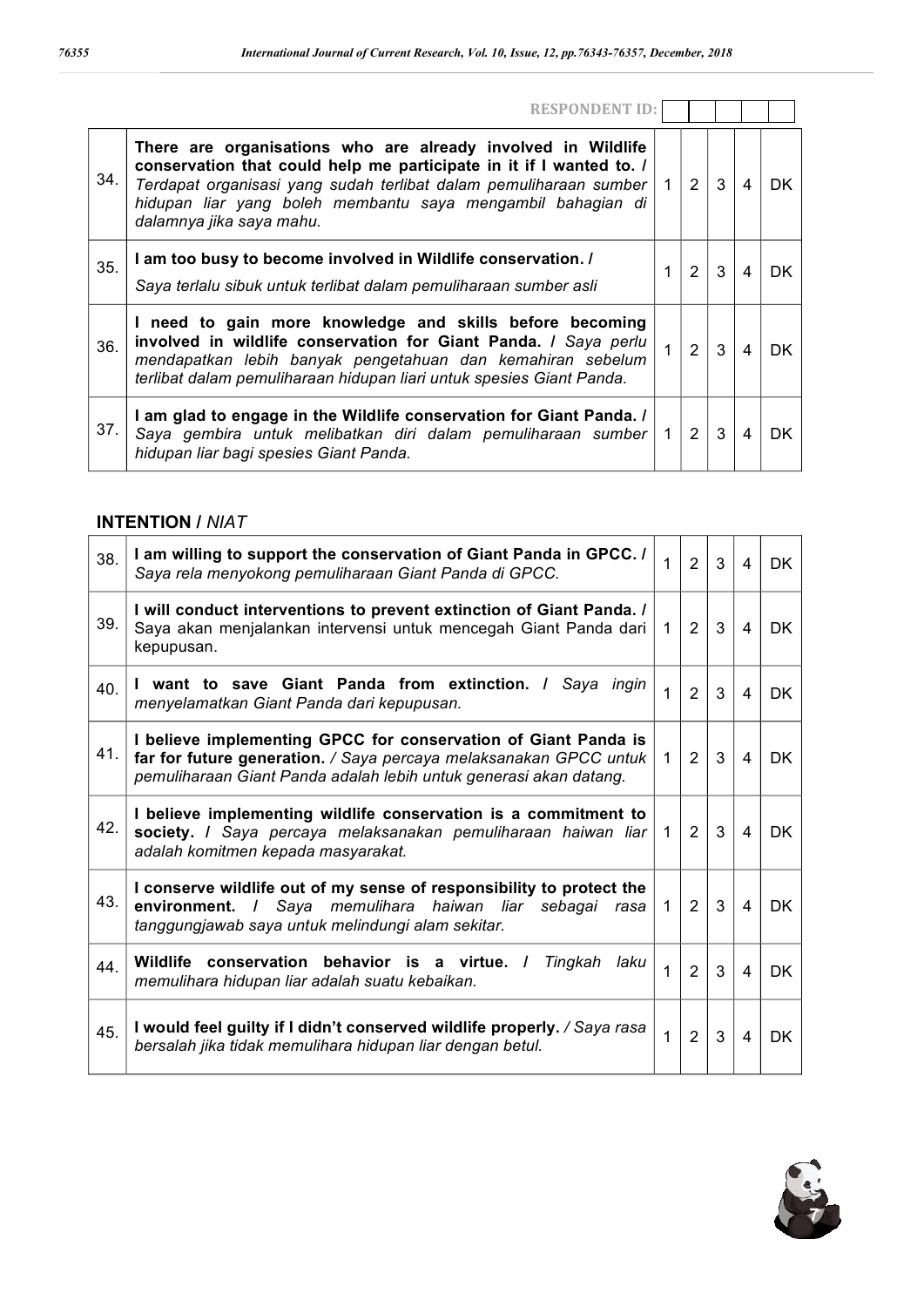| <b>RESPONDENT ID:</b> |  |  |  |
|-----------------------|--|--|--|

#### **SECTION C** (BAHAGIAN C)

#### **THE WILLINGNESS TO PAY FOR GIANT PANDA CONSERVATION CENTRE AT THE VICINITY OF ZOO NEGARA MALAYSIA /** *KESANGGUPAN MEMBAYAR MASYARAKAT SEKITAR ZOO NEGARA*

**Benefit from Giant Panda conservation is as diverse as raising awareness and knowledge about the endangered Giant Panda, allows researchers particularly at local universities to study about Giant Panda as a whole, country's income for tourism sector, and became a symbol of diplomatic and peace between China and Malaysia. However, the benefits derived from local residents is still unknown. Besides that, future generations can learn and improve knowledge about giant panda and indirectly raise awareness about the importance of conservation of the endangered animals. In Malaysia, conservation of the giant panda is now under the responsibility of Zoo Negara.**

**Therefore, researchers wanted to find out the value of the benefits received by local residents in the conservation of the Giant Panda in form of donations that you can provide to ensure that these benefits can be enjoyed by all.**

*Faedah daripada pemuliharaan Giant Panda adalah pelbagai seperti meningkatkan kesedaran dan pengetahuan mengenai Giant Panda sebagai haiwan terancam, memudahkan para pengkaji terutamanya di universiti tempatan melakukan kajian terhadap Giant Panda, sumber pendapatan negara dalam sektor pelancongan, dan menjadi simbol diplomatic serta keamanan di antara negara China dan Malaysia. Selain itu, generasi akan datang juga dapat mempelajari dan meningkatkan pengetahuan berkenaan giant panda dan secara tidak langsung meningkatkan kesedaran tentang pentingnya pemuliharaan haiwan yang terancam Bagaimanapun, nilai manfaat yang diperolehi penduduk sekitar masih tidak diketahui. Di Malaysia, pemuliharaan Giant Panda kini ditanggungjawabkan sepenuhnya kepada zoo negara..*

*Oleh itu, pengkaji mahu mengetahui nilai manfaat yang diterima oleh penduduk setempat terhadap pemuliharaan Giant Panda dalam bentuk sumbangan yang sanggup anda berikan untuk memastikan faedah ini dapat dinikmati oleh semua.*

|  |  | Are you willing to contribute RMX <sub>1</sub> per month for this program? <i>I Adakah anda</i> |  |  |  |  |  |
|--|--|-------------------------------------------------------------------------------------------------|--|--|--|--|--|
|  |  | sanggup RMX <sub>1</sub> sebulan kepada program ini??                                           |  |  |  |  |  |

Yes - Proceed to 1.1 / Ya - Sila ke 1.1  $\Box$  No - proceed 1.2 / Tidak - Sila ke 1.2

*1.1.* **If YES, are you willing to add this contribution to RMX2 (higher than X1)? /** Jika YA, *adakah anda sanggup menambah sumbangan ini kepada RMX2 (nilai lebih tinggi dari X1)???*

**Yes /** *Ya* **No /** *Tidak*

*1.2.* **If NO, are you willing to contribute RMX0 (lower than X1)? /** Jika TIDAK, *adakah anda sanggup menyumbang RM X0 (nilai lebih rendah dari X1) sebulan kepada program ini?* **Yes /** *Ya* **No /** *Tidak*

**2. What is your maximum amount of contribution for this program? /** *Berapakah sumbangan maksimum yang anda sanggup beri? RM***\_\_\_\_\_\_\_\_\_. If the amount is zero or refuse to say, why? /** *Jika nilai sifar atau enggan dinyatakan, mengapakah anda memilih jawapan tersebut?*

**\_\_\_\_\_\_\_\_\_\_\_\_\_\_\_\_\_\_\_\_\_\_\_\_\_\_\_\_\_\_\_\_\_\_\_\_\_\_\_\_\_\_\_\_\_\_\_\_\_\_\_\_\_\_\_\_\_\_\_\_\_\_\_\_\_\_\_\_\_\_\_\_\_\_\_\_\_**